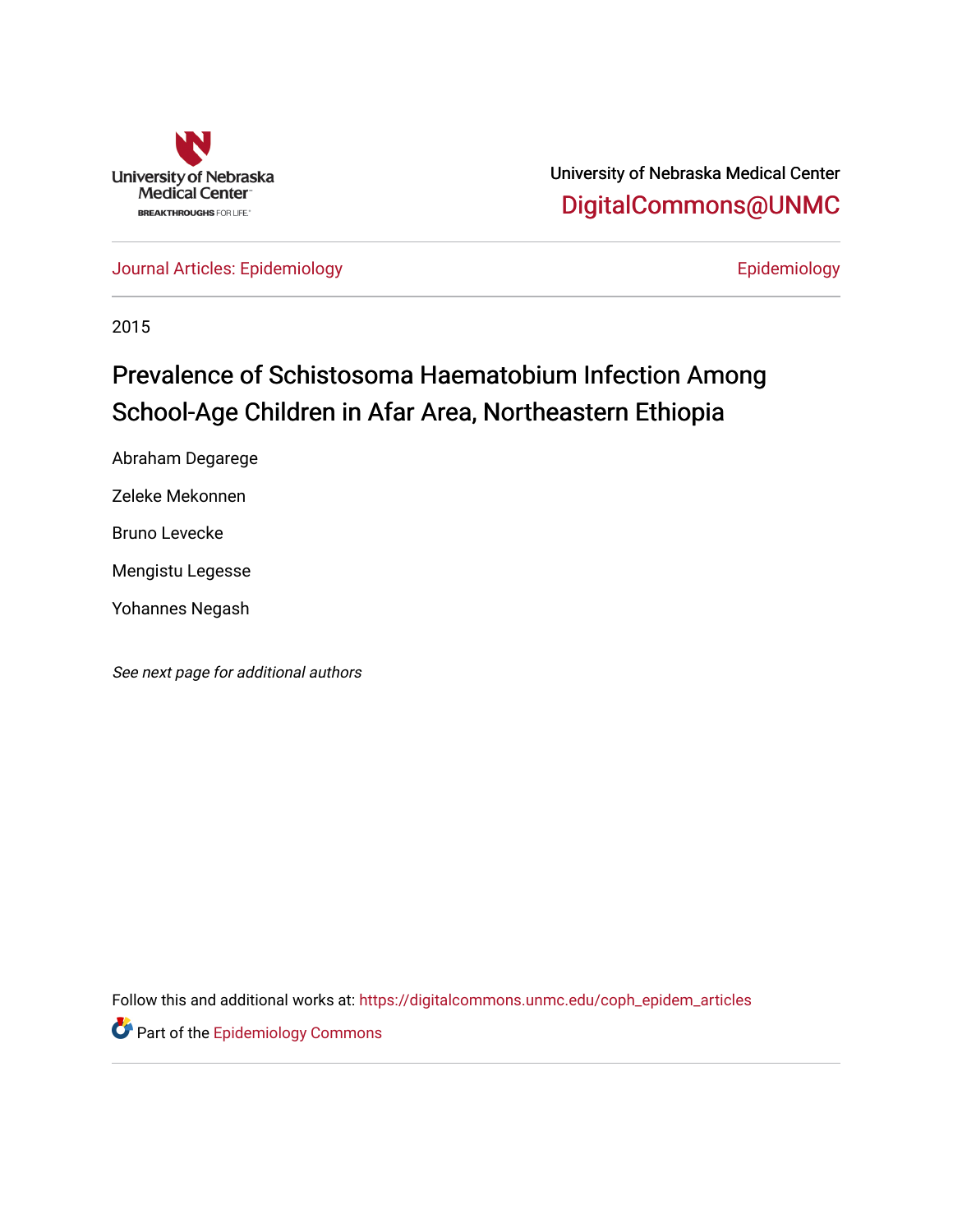# Authors

Abraham Degarege, Zeleke Mekonnen, Bruno Levecke, Mengistu Legesse, Yohannes Negash, Jozef Vercruysse, and Berhanu Erko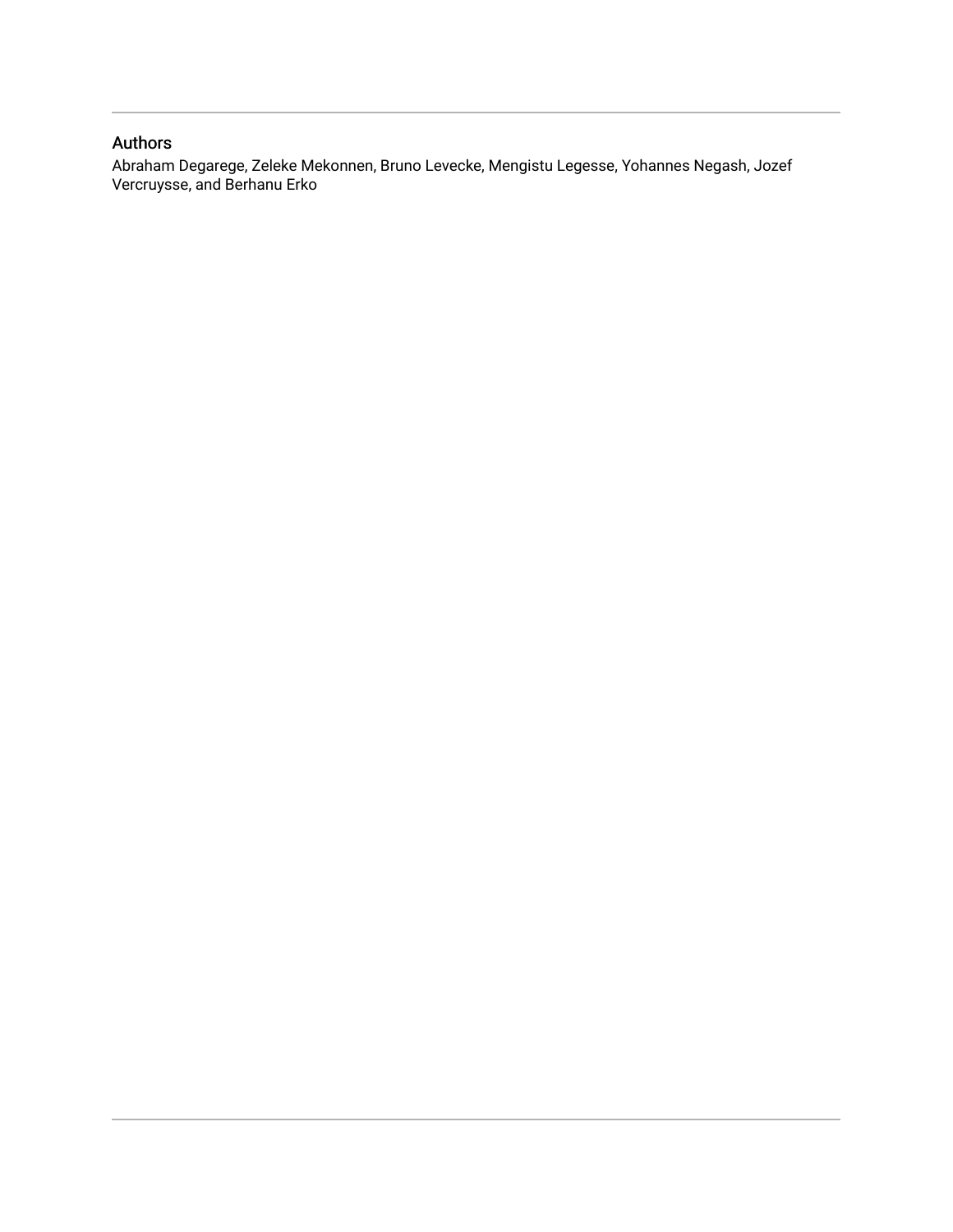

# **OPEN ACCESS**

Citation: Degarege A, Mekonnen Z, Levecke B, Legesse M, Negash Y, Vercruysse J, et al. (2015) Prevalence of Schistosoma haematobium Infection among School-Age Children in Afar Area, Northeastern Ethiopia. PLoS ONE 10(8): e0133142. doi:10.1371/journal.pone.0133142

Editor: Henk D. F. H. Schallig, Royal Tropical Institute, NETHERLANDS

Received: February 10, 2015

Accepted: June 24, 2015

Published: August 7, 2015

Copyright: © 2015 Degarege et al. This is an open access article distributed under the terms of the Creative Commons Attribution License, which permits unrestricted use, distribution, and reproduction in any medium, provided the original author and source are credited.

Data Availability Statement: All relevant data are within the paper.

Funding: This work was supported by Aklilu Lemma Institute of Pathobiology, Addis Ababa. University (www.aau.edu.et/aaubeta/alipb/). AD, ML and BE received the fund from Addis Ababa University. The funders had no role in study design, data collection and analysis, decision to publish, or preparation of the manuscript.

Competing Interests: The authors have declared that no competing interests exist

RESEARCH ARTICLE

# Prevalence of Schistosoma haematobium Infection among School-Age Children in Afar Area, Northeastern Ethiopia

Abraham Degarege $^{1,2}$ \*, Zeleke Mekonnen $^3$ , Bruno Levecke $^4$ , Mengistu Legesse $^1,$ Yohannes Negash<sup>1</sup>, Jozef Vercruysse<sup>4</sup>, Berhanu Erko<sup>1</sup>

1 Aklilu Lemma Institute of Pathobiology, Addis Ababa University, Addis Ababa, Ethiopia, 2 Department of Epidemiology, Robert Stempel College of Public Health and Social Work, Florida International University, Miami, Florida, United States of America, 3 Department of Medical Laboratory Sciences and Pathology, College of Public Health and Medical Sciences, Jimma University, Jimma, Ethiopia, 4 Department of Virology, Parasitology and Immunology, Faculty of Veterinary Medicine, Ghent University, Merelbeke, **Belgium** 

\* abrahamdegarege@yahoo.com

# Abstract

In this study, the prevalence and intensity of Schistosoma haematobium infection was determined among school-age children living in the Middle and Lower Awash Valley, Afar Regional State of Ethiopia. Between February and May 2014, urine samples were collected from 885 school-age children  $(5-16$  years of age) from the Middle  $(n = 632; 4$  villages) and Lower (n = 253; 3 villages) Awash Valley. All samples were processed using urine filtration to detect and quantify S. haematobium eggs. In addition, a subset of the urine samples was tested for hematuria using a urine dipstick ( $n = 556$ ). The overall prevalence was 20.8% (95% Confidence Interval (CI) =  $18.1\%$ , 23.5%), based on urine filtration but the prevalence considerably varied across villages both in the Middle (from 12.5% to 37.0%) and Lower Awash Valley (from 0 to 5.3%). The overall mean urine egg count (UEC) among the infected children was 4.0 eggs/10 ml of urine  $(95\%$  Cl = 2.43, 5.52). The infection intensity varied from 0.4 eggs/10 ml of urine to 7.7 eggs/10 ml of urine in the Middle Awash Valley, and from 0 to 1.1 eggs/10 ml of urine in Lower Awash Valley. Age and sex were not associated with S. haematobium infection based on the multivariable logistic regression model. The prevalence of hematuria was 56.3% (95% CI = 52.2%, 60.4%) among a subset of the study participants (556) examined using the urine dipstick. The prevalence of hematuria also varies with villages from 8.3% to 93.2%. In conclusion, the prevalence of S. haematobium infection in the Middle Awash Valley was high and it varies across villages. Hence, children living in the present study villages of the Middle Awash Valley need to be treated with praziquantel to reduce morbidity and disrupt transmission.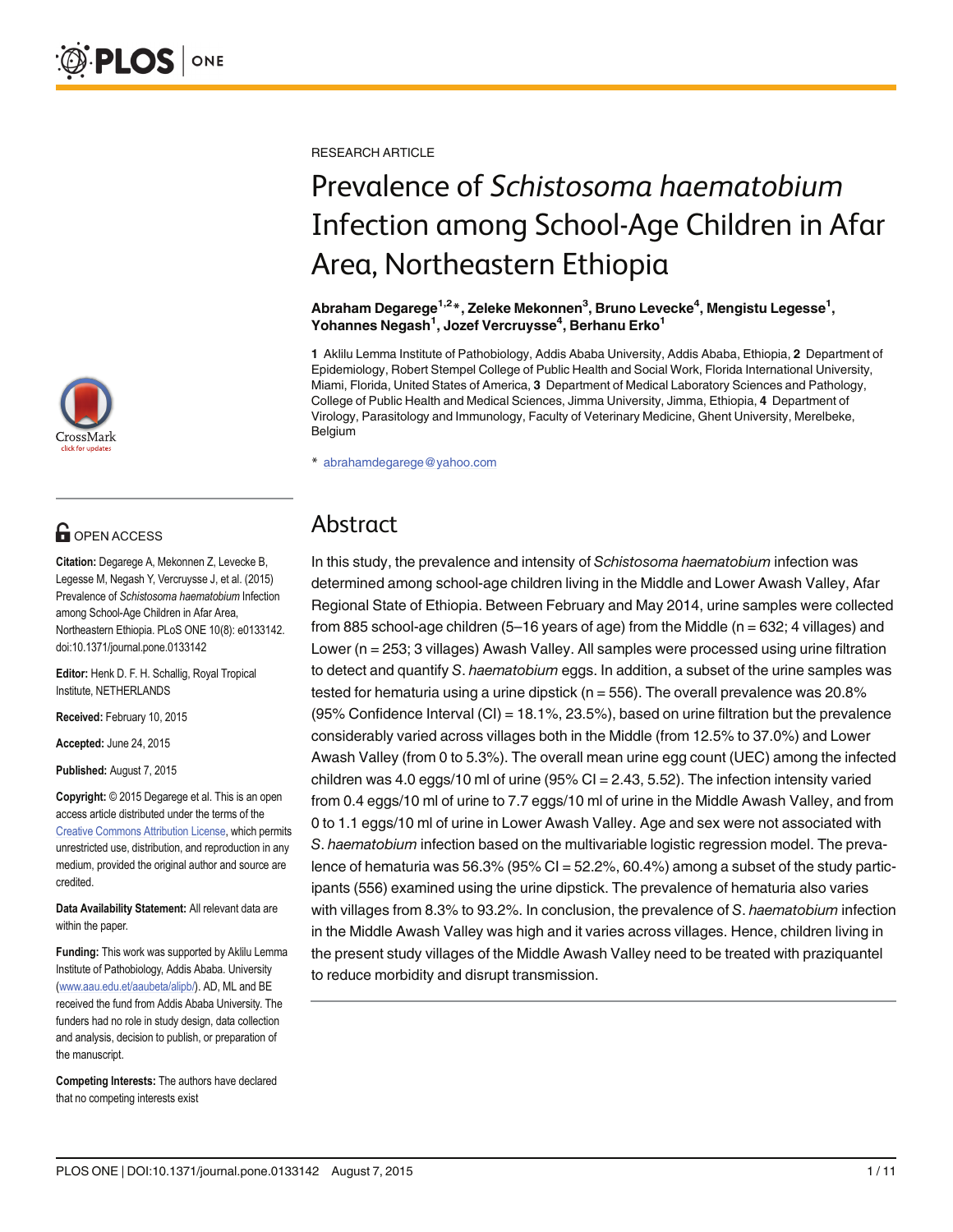## **Background**

Urinary schistosomiasis is a common public health problem in the world caused by infection with Schistosoma haematobium  $[1]$ . Individuals may acquire the disease during contact with water containing cercaria of the parasite  $[2]$ . S. haematobium is responsible for majority of deaths due to schistosomiasis in the world [3]. The disease is particularly prevalent in sub-Saharan Africa where it is estimated to affect 112 million people  $[3,4]$ 

S. haematobium infection causes haematuria, dysuria, lesions of the bladder, kidney failure, bladder cancer, [5–9]. Infection also interferes with nutrient uptake and can lead to undernutrition, growth and cognitive development retardation, and pose a serious threat to children's health, education and productivity  $[10-13]$ . The disease is responsible for the death of 150,000 people in sub-Saharan Africa annually due to infection-related bladder problems [3,4].

In Ethiopia, S. haematobium infection has been known to be prevalent in northeastern part of Ethiopia following the Awash River Valley, in eastern Ethiopia around Wabi Shebele River and in Kurmuk areas bordering Ethiopia and the Sudan [14–17]. Previous studies in the Afar area documented a prevalence of S. haematobium ranging from 3.1% to 52.0% [17–20]. Nevertheless, since 1995 there has been limited work on the distribution and prevalence of the disease in the area. As the lifestyle of the communities and environmental conditions favouring survival of the parasite and transmission to human host could vary with time, current information about prevalence of the disease in suspected areas is vital to design appropriate control strategies including preventive chemotherapy of schistosomiasis. Therefore, the objective of the current study was to determine the prevalence and intensity of S. haematobium infection among school-age children living in different villages of the Amibara District (Middle Awash Valley) as well as in Dubti and Asaita Districts from Lower Awash Valley, Afar Regional State, northeastern Ethiopia.

#### Methods

#### Study area and population

The study was conducted in 7 purposely-selected villages in the Middle and Lower Awash Valley, Afar Regional State, northeastern Ethiopia (Fig 1). In the Middle Awash Valley, study participants were recruited from four villages of the Amibara District. They are situated about 300 to 350 km from Addis Ababa, and between 720 and 726 m above sea level. The mean annual rainfall and temperature are 654  $\text{mm}^3$  and 25.6°C, respectively. The majority of the study participants living in the study villages are pastoralists who rely on livestock rearing. A minority are practicing small-scale irrigation to cultivate maize, onion and tomato following the Awash River. There is a large-scale irrigation based cotton farm in the Amibara District of the Middle Awash Valley. The villages in the Lower Awash Valley are located in Asaita District (Berga Debora) and in Dubti District (Farma and Dubti Town). They are situated about 584 (Dubti) to 628 (Asaita) km from Addis Ababa and at altitude between 350 and 381 m above sea level. The mean annual rainfall and temperature are 160  $\mathrm{mm}^3$  and 32°C, respectively. The pastoralists in the Asaita and Dubti areas practice small-scale irrigation-based cultivation of maize and rear animals. There is a large-scale irrigation-based sugar cane plantation in Dubti area.

The study villages were selected based on their endemicity for S. haematobium infection [17–20], location near to Awash River, availability of irrigation canals and swamps. Children living in the study villages spend times in the Awash River, irrigation canals and swamps playing, swimming and keeping animals which may expose them to S. haematobium. Thus, all school age children (5 to 16 years of age) who were living in the selected villages between February and May 2014 were eligible for the study.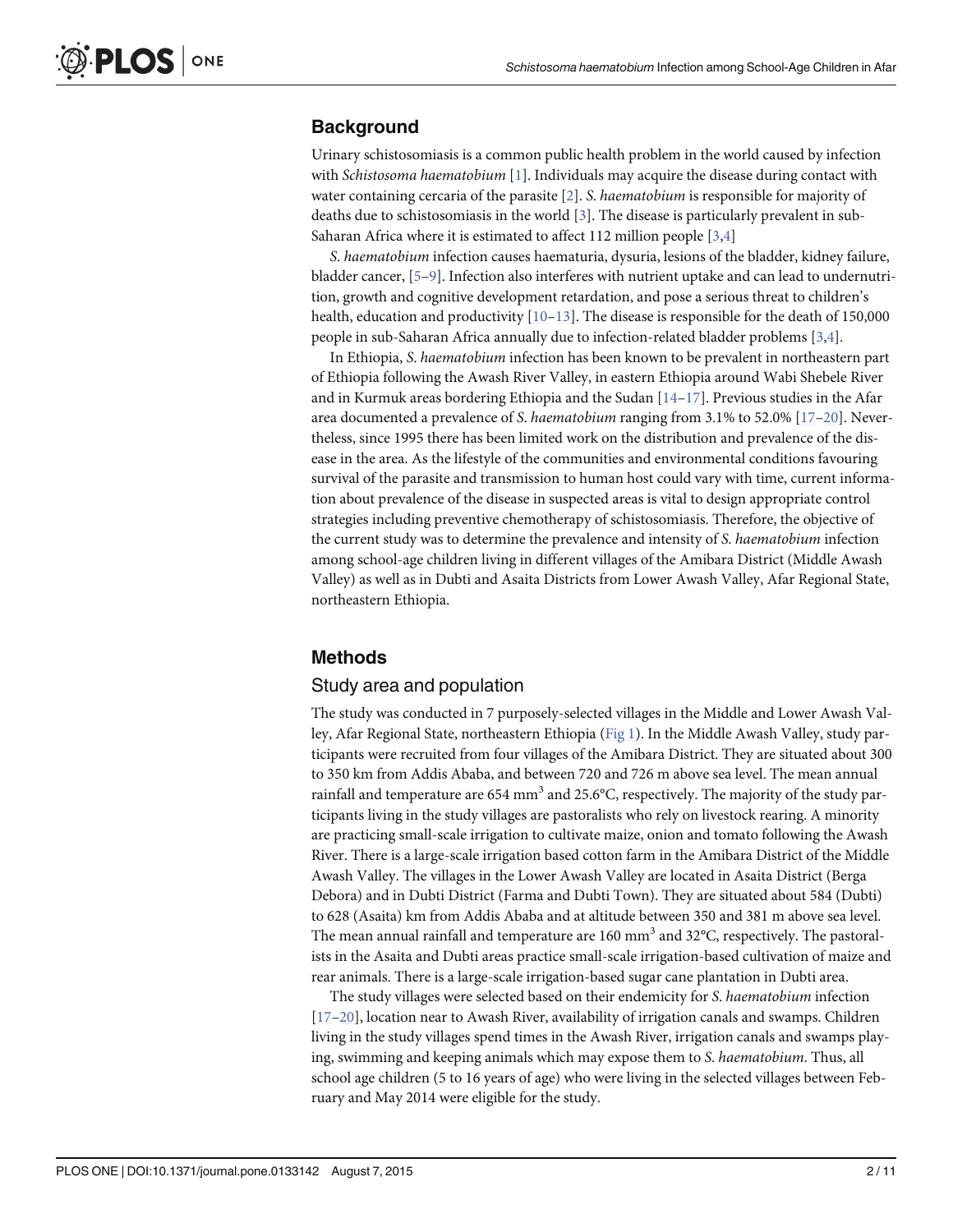

Fig 1. Map of the study region. Map of Afar region Map of Ethiopia.

ONE

**PLOS** I

doi:10.1371/journal.pone.0133142.g001

#### Sample size and study design

The sample size was calculated assuming random sampling and an approximate normality in the distribution of the proportion of events (small population size which was not much larger than the sample size), 95% confidence interval (CI) ( $Z\alpha/2 = 1.96$ ), 5% margin of error and design effect of 2.5. The design effect was computed as the ratio of true sampling variance to the variance based on assumption of random sampling for proportion 50% of sample size 384. Current status of S. haematobium infection in Afar region is not known. Thus, the prevalence of S. haematobium was assumed 50% and the sample size was estimated to be 960. Then, 960 was proportionally divided among the 7 villages based on the size of school age children in each village.

However, the number of school age children living in most of the villages were less than the estimated sample size for the villages. Moreover, due to the nomadic nature of the communities some children did not show up during the study period. Thus, all school age children living in the villages (885) who were willing to participate were included in the study.

After obtaining informed consent from parents/guardians and assent from children, the study participants were given a labelled plastic container (200 ml capacity) and asked to provide a urine sample between 10:00 am and 2:00 pm. About 10 ml of individual's urine sample was processed by urine filtration method and microscopically examined for S. haematobium eggs on the spot  $[21]$ . Then, S. haematobium infection intensity was determined as light (1–49) egg/10 ml urine) and heavy ( $\geq$ 50 eggs/10 ml urine) [5]. A subset of the urine samples was also tested for the presence of blood as an indicator of S. haematobium infection using Combur 10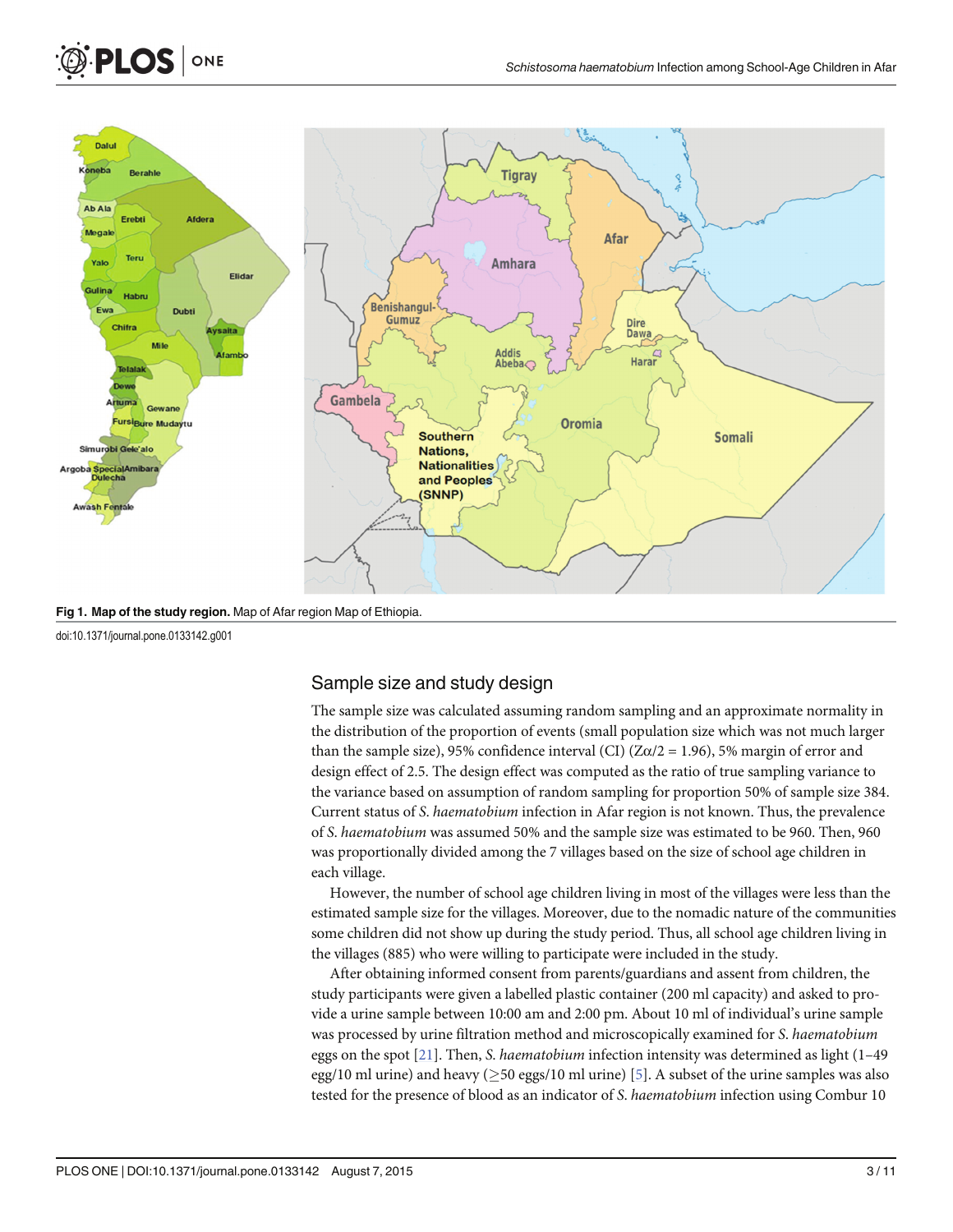Test reagent strips (Human GmbH-Max-Planck-Ring 21, Germany) following the manufacturer's instructions. Briefly, after immersing the test strip in the urine sample for 1 to 2 second, the strips were taken out and left over the bench for about 1 min. Finally, the blood area on the test strip was compared with corresponding reference values (color fields). The results were recorded as 0 (negative), ca.5-10 (weak), ca.50 (moderate) and ca.250 (strong) erythrocytes/μl urine or a haemoglobin concentration out of ca. 10, ca. 50, ca. 250 Ery/ $\mu$ l as per the manufacturer's instruction. The test strip has a minimum sensitivity of 5 to 10 erythrocytes/μl urine corresponding to 0.015 mg haemoglobin or myoglobin/dl urine. Flecked discolorations in the test field indicate intact erythrocytes. A questionnaire was also used to collect information about the education status, places of residence and age of the study participants.

#### Statistical data analysis

Epidemiology of S. haematobium. Data were entered into excel-sheet 2007 and analysed using STATA version 11 (Stata Corporation, College Station, Texas, USA). Prevalence and intensity of S. haematobium infection was calculated for each village, age and sex group. Prevalence of infection was estimated by dividing the number of individuals diagnosed positive by the urine filtration technique with the total number of children examined. The infection intensity was determined by means of urine egg counts (UEC), expressed as number of eggs per 10 ml of urine. Results of individuals who were not infected with S. haematobium (zero values) were considered when calculating the mean UEC. Multivariable logistic regression analysis was used to estimate the association of age, sex, place of residence and education status with the prevalence of S. haematobium infection. Multivariable ordinal logistic regression analysis was used to estimate the association between age, sex, place of residence and education status and class intensity of S. haematobium infection. Zero-inflated negative binomial regression analysis was used to test the difference in the mean UEC between sex or age groups, place of residence and education status.

Agreement between diagnostic techniques. The agreement in qualitative and quantitative test results between the urine filtration and dipstick was assessed. The qualitative agreement in test results was determined using Kappa statistic. Kappa values were interpreted as poor (<0.20), fair (0.21–0.40), moderate (0.41–0.60), substantial (0.61–0.80) and perfect (0.81– 1.00) [22]. The quantitative agreement was determined using an ordinal logistic regression. In this regression model the outcome variable was the intensity of the colour urine regent strip test, the predictor was the UEC. 95% CI values were estimated for the odds ratio and mean difference values. The level of significance was set at  $p<0.05$ .

#### Ethical Consideration

The study was conducted after the study protocol was ethically approved by the Institutional Review Board (IRB) of Aklilu Lemma Institute of Pathobiology, Addis Ababa University. Permission to conduct the study was also obtained from the head of the district Health Offices and the principals of the schools and leaders of the villages. Verbal consent for the children was obtained from their parents/guardians. As the study population was mainly illiterate the IRB endorsed oral consenting of the parents or guardians of the children. Seeing that the study involved minimal risk the committee did not require tape recording or any other form of preserving the consenting processes. The children participated in the study on voluntary basis after being informed about the purposes of the study and giving their assent. Children who were positive for S. haematobium infection were treated with praziquantel (at 40 mg/kg body weight).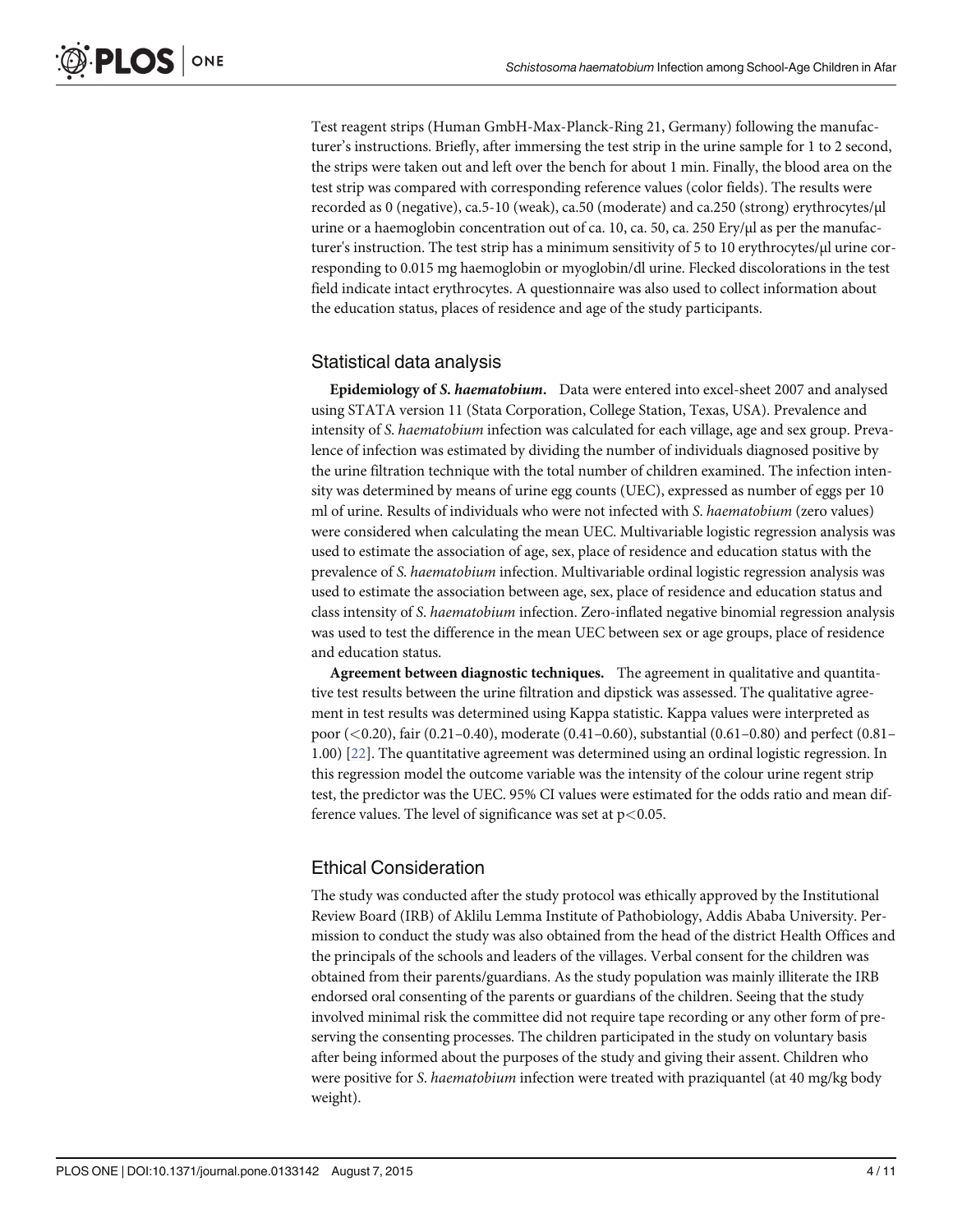

| Variable     |                      | Number examined | Percent positive (95% CI) | P-value* |
|--------------|----------------------|-----------------|---------------------------|----------|
| Age in years |                      | 885             | 20.8 (18.1, 23.5)         | 0.283    |
| Gender       | Female               | 378             | 21.7 (17.5, 25.9)         |          |
|              | Male                 | 507             | 20.1 (16.6, 23.6)         | 0.391    |
| Villages     | Ambash               | 40              | 12.5(1.8, 23.2)           |          |
|              | Buri                 | 189             | 24.9 (18.6, 31.1)         |          |
|              | Hassoba              | 254             | 37.0 (31.0, 43.0)         |          |
|              | Hanledebe            | 149             | 23.5 (16.6, 30.4)         | < 0.001  |
|              | Farma                | 57              | 5.3(0.0, 11.2)            |          |
|              | Dubti                | 111             | 0.0(0.0, 0.0)             |          |
|              | Asaita               | 84              | 0.0(0.0, 0.0)             |          |
|              | Non-school attenders | 179             | 29.7 (22.3, 35.7)         |          |
| Education    | Elementary           | 628             | 17.8 (14.8, 20.8)         | 0.663    |
|              | Junior               | 78              | 25.6 (15.6, 35.5)         |          |
| Valley       | Lower Awash          | 253             | 1.2(0.0, 2.5)             | < 0.001  |
|              | Middle Awash         | 632             | 28.6 (25.1, 32.2)         |          |

#### Table 1. Prevalence of S. haematobium infection among school-aged children in Awash Valley, Afar Regional State, northeastern Ethiopia, February to May 2014.

\*P-value: adjusted for age, sex, villages and education status: results are generated form one multivariable logistic regression model. Elementary = grade 1 to 6; Junior: grade 7 to 8.

doi:10.1371/journal.pone.0133142.t001

### **Results**

In total, 885 out of 994 eligible individuals provided urine samples. The mean age was 9.8 year (age range: 5–16 years) and majority of the children were males (57.3%). The sample size and the corresponding distribution of age and sex across the different villages are summarized in Table 1. Children living in the Amibara District of the Middle Awash ( $n = 632$ ) as well as Asaita and Dubti Districts of Lower Awash Valley ( $n = 253$ ) were examined for S. haematobium using filtration method.

## Prevalence and intensity of S. haematobium infection using urine filtration method

The prevalence for the different villages, sex, Valleys are summarized in Table 1. Out of 885 children, 20.8% (95% CI = 18.1, 23.5) were found positive for S. haematobium infection. The prevalence of S. haematobium infection was similar when compared between males and females. The odds of S. haematobium infection were also similar when compared between school attenders and non-school attenders. However, the difference in the prevalence of S. haematobium infection was significant among the villages and in the Middle and Lower Awash Valleys.

Out of 184 children found positive for S. haematobium infection, 90.2% had light intensity of infection and 9.8% had heavy intensity of infection (Table 2). The mean UEC among the 885 children examined was 4.0 eggs/10 ml (95% CI = 2.4, 5.5) of urine. There was significant variation in the mean UEC of S. haematobium among children who lived in different villages, in the Middle and Lower Awash Valley and had different education status. However, the mean UEC and intensity classes of S. haematobium were comparable among males and females of different age groups.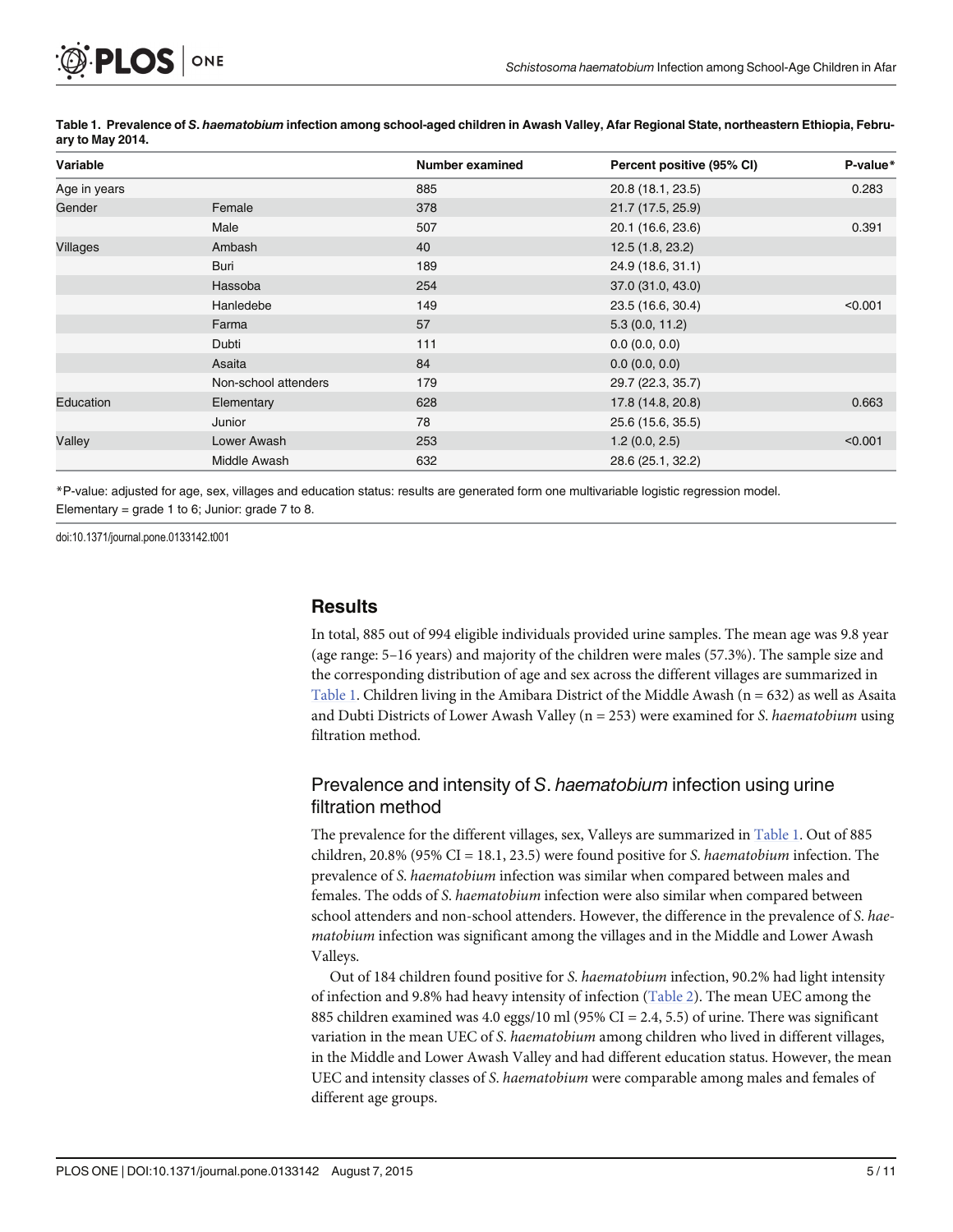

| Variable        |                 | <b>Number</b><br>examined | Mean UEC (95%<br>CI)      | <b>P-</b><br>value* | Number of light<br><b>infections</b> | Number of heavy<br>infection | <b>P-</b><br>value** |
|-----------------|-----------------|---------------------------|---------------------------|---------------------|--------------------------------------|------------------------------|----------------------|
| Age in<br>Years |                 | 885                       | 4.0(2.4, 5.5)             | 0.165               | 166                                  | 18                           | 0.593                |
| Gender          | Female          | 378                       | 4.7(1.7, 7.8)             | 0.916               | 73                                   | 9                            | 0.766                |
|                 | Male            | 507                       | 3.4(2.0, 4.8)             |                     | 93                                   | 9                            |                      |
| Villages        | Ambash          | 40                        | 0.4(0.0, 0.7)             |                     | $\overline{4}$                       | 1                            |                      |
|                 | Buri            | 189                       | 4.5(1.2, 7.9)             |                     | 43                                   | 4                            |                      |
|                 | Hassoba         | 254                       | 7.7(4.4, 11.0)            |                     | 83                                   | 11                           |                      |
|                 | Hanledebe       | 149                       | $4.2$ (-1.7, 9.9)         | < 0.001             | 33                                   | 2                            | 0.872                |
|                 | Farma           | 57                        | $1.1$ ( $-1.0$ , $3.1$ )  |                     | $\overline{c}$                       | $\mathbf{1}$                 |                      |
|                 | Dubti           | 111                       | 0.0(0.0, 0.0)             |                     | $\mathbf 0$                          | $\mathbf 0$                  |                      |
|                 | Asaita          | 84                        | 0.0(0.0, 0.0)             |                     | $\mathbf 0$                          | $\mathbf 0$                  |                      |
|                 | Non-school      | 179                       | 8.0(2.3, 13.6)            |                     | 44                                   | 8                            |                      |
|                 | attenders       |                           |                           |                     |                                      |                              |                      |
| Education       | Elementary      | 628                       | 2.8(1.5, 4.1)             | 0.001               | 103                                  | 9                            | 0.154                |
|                 | Junior          | 78                        | $4.4$ ( $-1.6$ , $10.3$ ) |                     | 19                                   | $\mathbf{1}$                 |                      |
| Valley          | Lower Awash     | 253                       | $0.2$ (-0.2, 0.7)         | 0.004               | $\overline{2}$                       | 164                          | 0.258                |
|                 | Middle<br>Awash | 632                       | 5.5(3.3, 7.6)             |                     | 164                                  | 17                           |                      |

Table 2. Intensity of S. haematobium infection among school-age children in Middle Awash Valley, Afar Regional State, northeastern Ethiopia, February to May 2014.

P-value\*: adjusted for age, sex, villages and education status: results are generated form one Zero-inflated negative binomial regression. P-value\*\*: adjusted for age, sex, villages and education status: results are generated form one multivariable ordinal logistic regression model. Elementary = grade 1 to 6; Junior: grade 7 to 8.

doi:10.1371/journal.pone.0133142.t002

# Agreement in diagnostic techniques

A total of 556 samples were examined using both urine dipstick and filtration methods (Table 3). Based on the results of the urine dipstick, 56.3% of the children were positive for hematuria or S. haematobium infection. About 65.6% of the children positive for infection showed weak colour reaction (ca.5-10), 13.0% showed moderate colour reaction (ca.50) and 16.0% showed strong colour reaction (ca.250). Prevalence of S. haematobium based on the strip reagent analysis varies significantly among villages (93.2% to 8.3%) and education status (61.9% to 88.5%) ( $p < 0.001$ ). The prevalence of S. haematobium infection based on the strip reagent analysis was not associated with age and sex. However, the prevalence of infection was higher in females (76.1%) than in males (50.6%) when the analysis was limited to children in the 12 to 16 year age groups. About 24.5% of the 556 children were positive for S. haematobium when examined using filtration method, and most of the cases (133) were from Middle Awash Valley.

| Table 3. Prevalence of S. haematobium infection among 556 school-age children in the Middle and |  |
|-------------------------------------------------------------------------------------------------|--|
| Lower Awash Valley, Afar Regional State, northeastern Ethiopia, February to May 2014.           |  |

| <b>Urine filtration Method</b> | Urine dipstick analysis |                 |       |  |
|--------------------------------|-------------------------|-----------------|-------|--|
|                                | <b>Negative</b>         | <b>Positive</b> | Total |  |
| Negative                       | 228                     | 192             | 420   |  |
| Positive                       | 15                      | 121             | 136   |  |
| Total                          | 243                     | 313             | 556   |  |

doi:10.1371/journal.pone.0133142.t003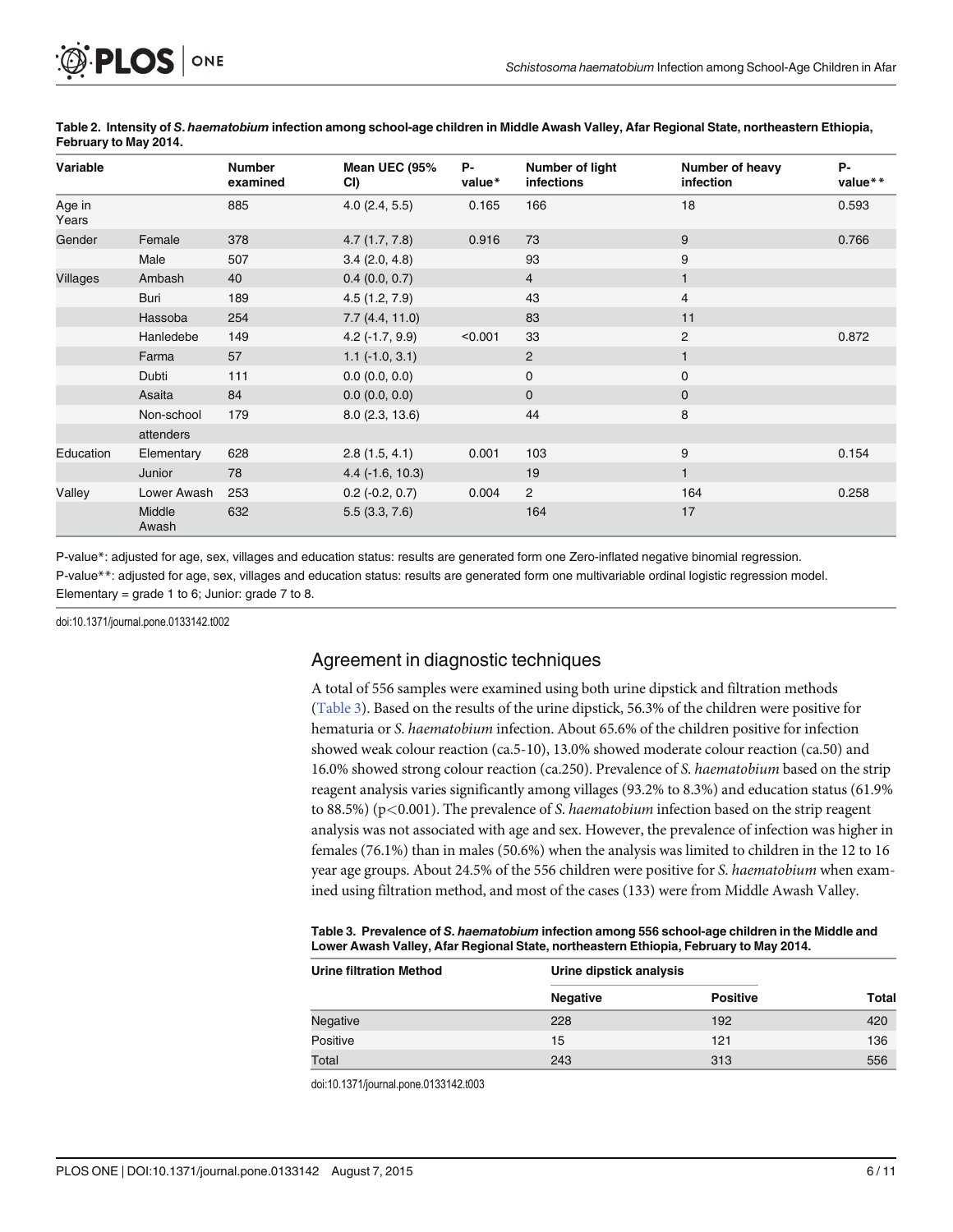



doi:10.1371/journal.pone.0133142.g002

Majority (89.0%) of the children found positive for S. haematobium based on filtration method were also diagnosed as positive for hematuria by the strip (Fig 2). However, 61.3% of the children detected as positive for hematuria based on the reagent strip had no eggs of S. haematobium in their urine based on the filtration technique. Majority (88.5%, 170/192) of cases detected as positive for hematuria by the dipstick, but negative for the S. haematobium by the filtration method had weak colour reaction (ca.5-10). The prevalence of hematuria infection based on dipstick was comparable between males (54.0%) versus females (59.3%) and children of age 5 to 9 (56.5%) and 10 to 16 (56.1%) years. The agreement between the two methods in diagnosing children for the presence of hematuria and S. haematobium egg was fair [Kappa = 0.3]. The mean UEC estimated with the filtration method was significantly positively associated (predicts) with the intensity grade of colour reaction or hematuria with the reagent analysis [Adjusted Odds Ratio = 1.94, 95% CI = 1.33, 2.55].

#### **Discussion**

The present study was conducted to determine the prevalence of S. haematobium infection among school-age children living in selected villages in the Middle and Lower Awash Valley, Afar Regional State of Ethiopia. The prevalence of S. haematobium infection among children in Hassoba, Buri and Hanledebe villages in the Middle Awash Valley was 37%, 25%, and 23.5%, respectively as diagnosed using filtration method. Only three children in Lower Awash Valley (Farma village) were positive for S. haematobium infection as diagnosed with filtration method. Previous similar study in children living in the two villages of the current study area (Hassoba and Buri) documented a prevalence of 24.5% for S. haematobium infection [17]. On the other hand, the prevalence of S. haematobium infection in Hassoba was found to be 47.6% in 2007 [23]. The decline in the prevalence of urogenital schistosomiasis in the study area might be attributed to the drying out of most swamps which support intermediate snail hosts of S. haematobium (Bulinus abyssinicus) and distribution praziquantel drug at the health posts located in the region. Furthermore, the fact that more children are now enrolled at school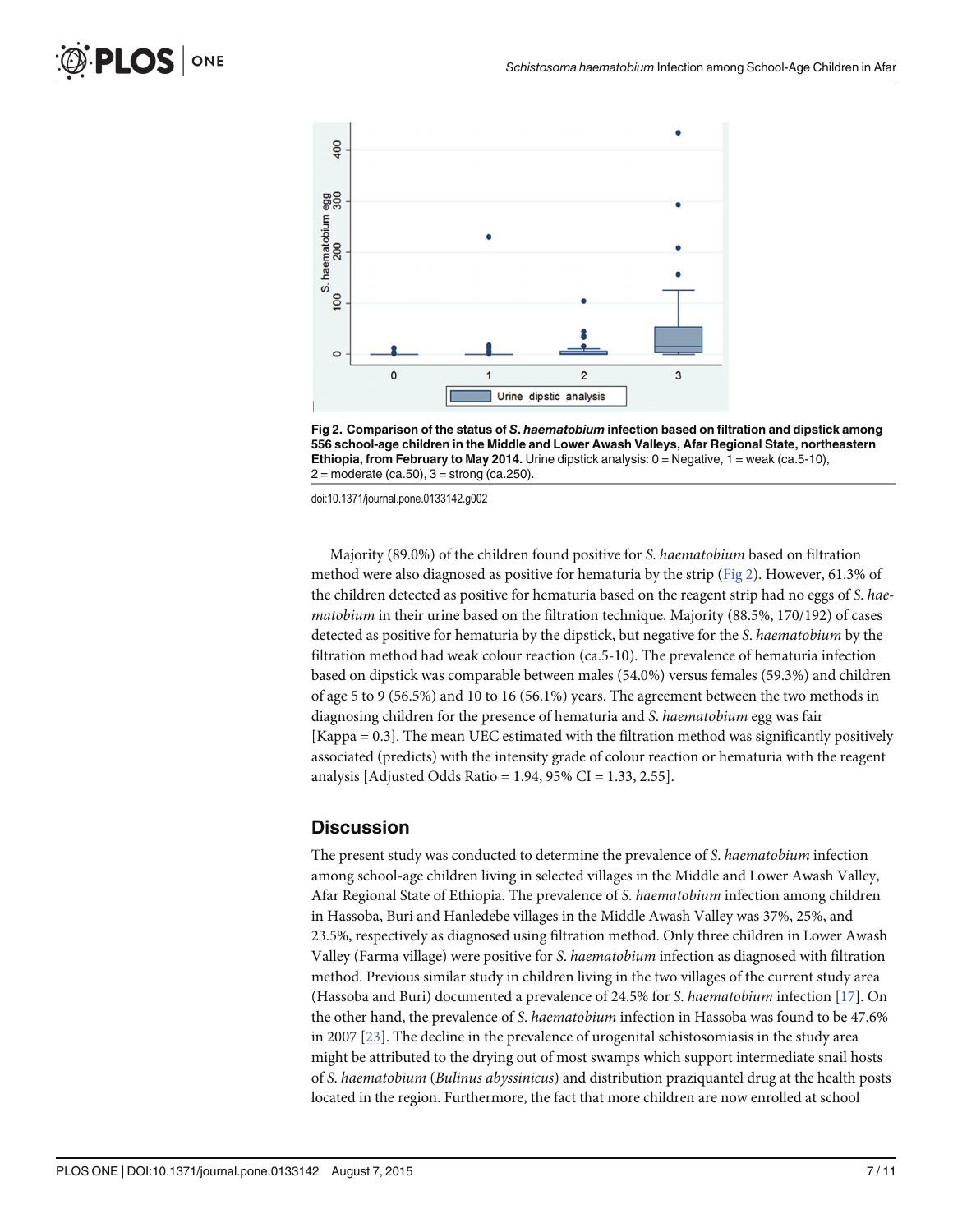might have also minimized the chance of exposure of children to cercariae infested swamps as children spend most of their time at school.

Due to difference in behaviour that affects the rate of contact with cercariae infested water, the magnitude of prevalence and intensity of S. haematobium infection is expected to vary with age and sex. Studies documented an increased prevalence of S. haematobium infection and mean egg count with an increase in the age of children and in males than in females  $[24-28]$ . However, in the current study there was no sex and age-related differences in the prevalence and intensity of infection among children of Middle Awash Valley unlike reports of previous studies [29–31]. Due to differences in environmental setting, culture and religious practices, risk factors of S. haematobium infection may vary with localities.

There was significant difference in the prevalence and intensity of S. *haematobium* infection between children who lived in Middle and Lower Awash Valley and in different villages of the Valley. The intensity of infection was also higher in children who did not attend school compared to those who attended elementary school in the Middle Awash Valley. There are swamps that support intermediate host of S. haematobium in Hassoba, Hanledebe and Buri. The school-age children may get infected in these swamps. As a result, children living in these villages will continue to be infected and re-infected. Particularly, the rate of infection with the parasite may increase in children who do not attend school as they spend most of their times in swamps when they help their parents with herding outside school activities.

According to WHO guideline of Preventive Chemotherapy in Human Helminthiasis, school-age children living in all of the villages in the Middle Awash Valley (where the prevalence of infection with the parasite lies between 10% and 50%) requires mass drug administration with praziquantel every two years to control schistosomiasis morbidity [32]. However, an integrated approach that may involve provision of clean water, sanitation and hygiene programs; education and behaviour change programs; snail control and development of primary health care systems in the villages would be vital to effectively eliminate urogenital schistosomiasis in the area. Further community based study in these villages would also be vital to determine the status of S. *haematobium* infection and risk factors in other age groups to consider them for preventive chemotherapy.

The prevalence of S. haematobium infection was 24.5% (136/556) in children living in the Middle and Lower Awash Valley based on the filtration method, but increased to 56.3% (313/ 556) when samples were diagnosed with reagent strip test. Diagnosis of S. haematobium infection using filtration method may miss cases especially during light infection [33, 34]. Indeed more than 90% of S. haematobium infection cases in the current study had light intensity of infection and majority (88.5%) of cases detected as positive by the dipstick, but missed by the filtration method had weak colour reaction (ca.5-10). On the other hand, the urine analysis dipstick method will be affected by menstruation and other genitourinary infections [35]. This may contribute to the increased prevalence of infection with the parasite in the region. Indeed in the current study the prevalence of hematuria was significantly higher in females than in males in children with age from 13 to 16 years, but this difference was not maintained in children younger than 13 years. Overall, the results of the current study confirm that the dipstick method could be used for rapid screening of S. *haematobium* infection in the region [36]. Ethiopia has launched a National Deworming Programme Targeting School age Children in January 7th, 2015. In this regard, the current finding would be important as it indicates districts and villages in Afar regions where the residents (particularly children) are at risk of schistosomiasis and deworming with praziquantel would be necessary.

The current result is based on urine samples collected only on a single day. On the other hand, the amount of S. haematobium egg released in urine could vary with days [37]. Had samples collected on different days were examined, the probability of missing light infections could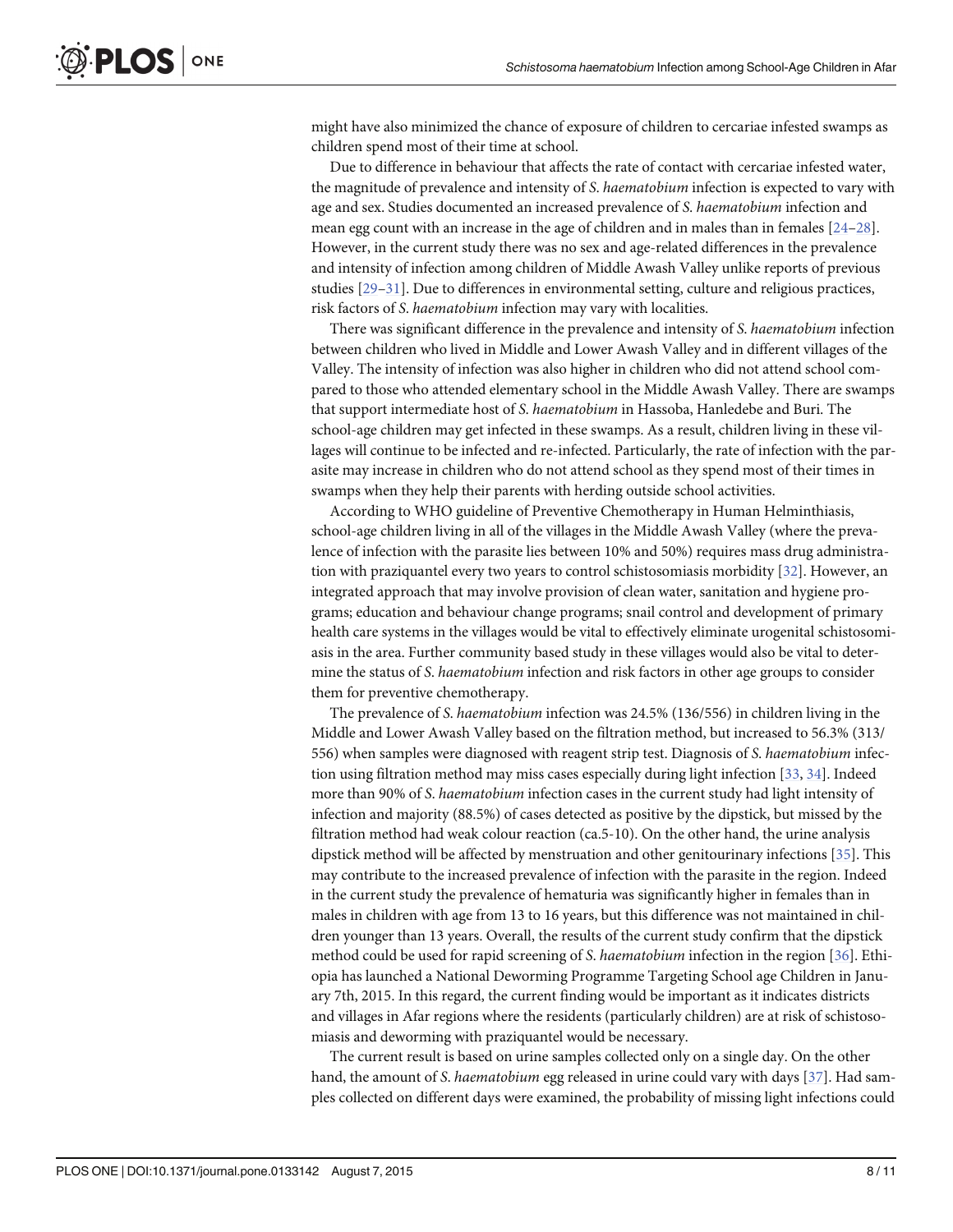decrease. Thus, the prevalence of S. haematobium infection in the current study areas might have been underestimated based on the results of the filtration method. Another limitation of the present study is that not all villages suspected for S. haematobium infection in the Middle and Lower Awash were covered during the survey. Hence, further surveys including all villages in the Middle and Lower Awash Valley are recommended. Female students who had experienced menstruation within recent days before examination were not excluded in the current study. This might have caused overestimation of the prevalence of S. haematobium infection in females based on the dipstick method.

In conclusion, S. haematobium infection in the Amibara District of the Middle Awash Valley is fairly high and showed variation in magnitude of prevalence among villages. However, S. haematobium infection was not common among children in Asaita and Dubti villages of the Lower Awash Valley. According to WHO guideline, school-age children living in endemic villages of the Middle Awash Valley need to be treated with praziquzntel once every two years and other supplementary measures such as provision of clean water and health education are also indicated for eventual elimination of the disease.

#### Acknowledgments

We would like to acknowledge all principals and teachers of schools in the current study villages for assisting during data collection. We also thank all the study participants for their cooperation during specimens and data collection. This study was carried out as part of the project entitled "Assessment of anthelmintic drug efficacy of single-dose praziquantel against schistosomiasis in selected endemic settings in Ethiopia.

#### Author Contributions

Conceived and designed the experiments: AD BE ML ZM. Performed the experiments: AD ML BE YN. Analyzed the data: AD BL. Contributed reagents/materials/analysis tools: AD BE ML ZM BL JV. Wrote the paper: AD BE ML ZM BL JV YN.

#### References

- 1. Steinmann P, Keiser J, Bos R, Tanner M, Utzinger J. Schistosomiasis and water resources development: systematic review, meta-analysis, and estimates of people at risk. Lancet Infect Dis. 2006; 6:411–425. PMID: 16790382
- 2. Inobaya MT, Olveda RM, Chau TNP, Olveda DU, Ross AGP. Prevention and control of schistosomiasis: a current perspective. Res Rep Trop Med. 2014; 5: 65–75.
- 3. Pennington LF, Hsieh MH. Immune Response to Parasitic Infections, Bentham e books 2014; pp. 93– 124.
- 4. Van der Werf MJ, de Vlas SJ, Brooker S, Looman CW, Nagelkerke NJ, Habbema JD, et al. Quantification of clinical morbidity associated with schistosome infection in sub-Saharan Africa. Acta Trop. 2003; 86:125–139. PMID: 12745133
- 5. WHO. Prevention and Control of Schistosomiasis and Soil transmitted Helminthiasis- Report of a WHO Expert Committee. Tech Rep Ser. 2002; 912: 1–57.
- 6. Fenwick A, Savioli L, Engels D, Bergquist NR, Todd MH. Drugs for the Control of Parasitic Diseases: Current Status and Development in Schistosomiasis. Trends Parasitol. 2003; 19:509–515. PMID: 14580962
- 7. Stephenson L. The impact of schistosomiasis on human nutrition. Parasitol. 1993; 107:S107–23.
- 8. Farid Z. Schistosomes with terminal-spined eggs: pathological and clinical aspects. In: Jordan P, Webbe G, Sturrock RF, editors. Human schistosomiasis. CAB International; 1993 pp.159–193.
- 9. Poggensee G, Feldmeier H. Female genital schistosomiasis: facts and hypotheses. Acta Trop. 2001; 79:193–210. PMID: 11412803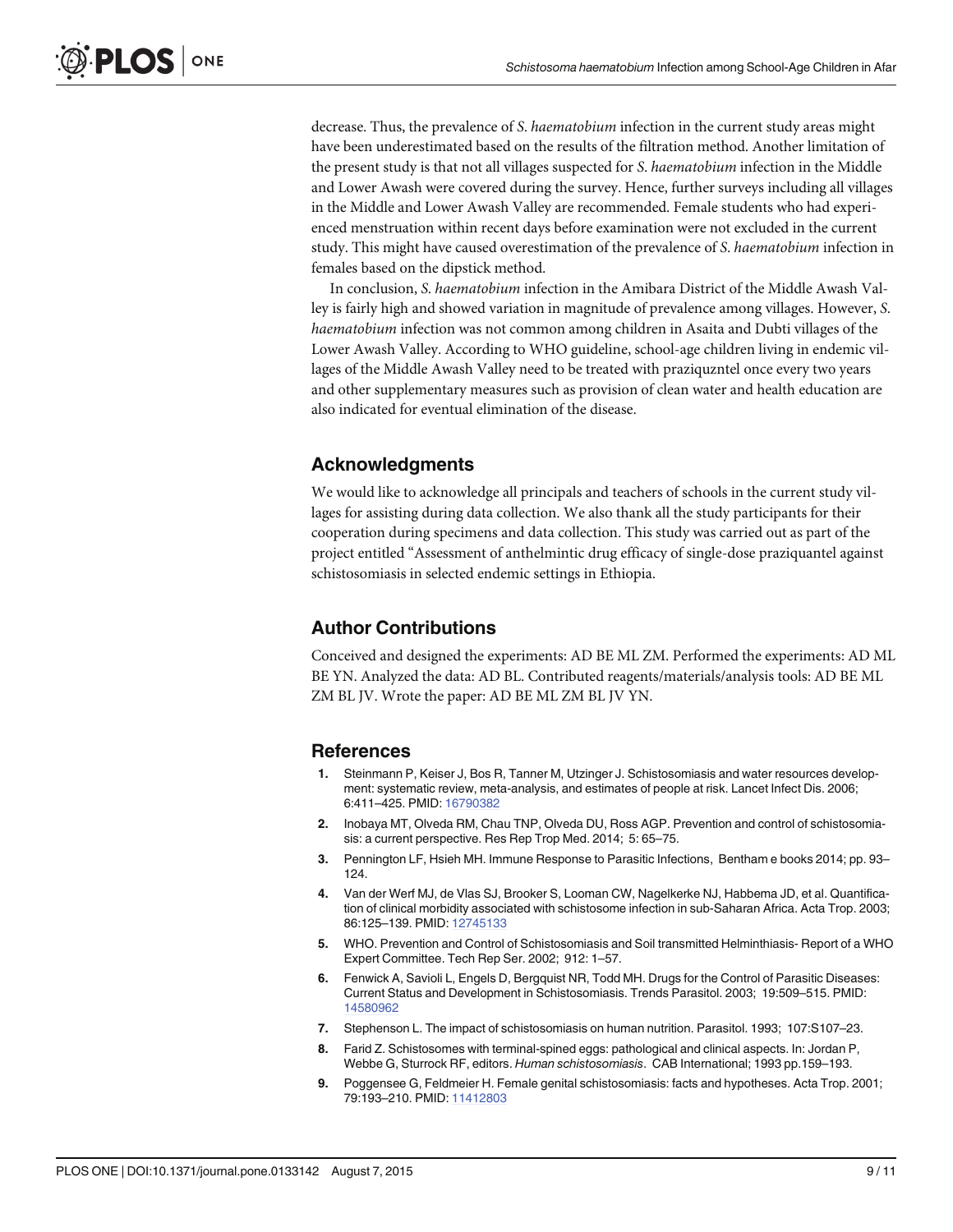- 10. Casmo V, Augusto G, Nala R, Sabonete A, Carvalho-Costa FA. The effect of hookworm infection and urinary schistosomiasis on blood hemoglobin concentration of schoolchildren living in northern Mozambique. Rev Inst Med Trop Sao Paulo. 2014; 56(3):219–24. PMID: 24879000
- 11. Deribew K1, Tekeste Z, Petros B, Huat LB. Urinary schistosomiasis and malaria associated anemia in Ethiopia. Asian Pac J Trop Biomed. 2013; 3(4):307–310. doi: 10.1016/S2221-1691(13)60068-4 PMID: 23620856
- 12. Sacko M, Magnussen P, Keita AD, Traoré MS, Landouré A, Doucouré A et al. Impact of Schistosoma haematobium infection on urinary tract pathology, nutritional status and anaemia in school-aged children in two different endemic areas of the Niger River Basin, Mali. Acta Trop. 2011; 120:S142–150. doi: 10.1016/j.actatropica.2010.12.009 PMID: 21195046
- 13. Koukounari A, Gabrielli AF, Toure S, Bosque-Oliva E, Zhang Y, Sellin B et al. Schistosoma haematobium infection and morbidity before and after large-scale administration of praziquantel in Burkina Faso. J Infect Dis. 2007; 196(5):659–669. PMID: 17674306
- 14. Lemma A. Bilharziasis in the Awash Valley: epidemiological study with special emphasis on its future economic and public health importance. Ethiopia Med J. 1969; 7:147–176.
- 15. DeSole G, Lemma A, Mazengia B. Schistosoma haematobium in the Wabi Shebele Valley of Ethiopia. Am J Trop Med Hyg. 1978; 27:928-930. PMID: 717637
- 16. Ali A, Lo CT, Ayele T. Schistosoma haematobium in western Ethiopia. Ethiop Med J. 1986; 24:73–78. PMID: 3084236
- 17. Deribew K, Tekeste Z, Petros B. Urinary schistosomiasis and malaria associated anemia in Ethiopia. Asian Pac J Trop Biomed. 2013; 3(4): 307–310. doi: 10.1016/S2221-1691(13)60068-4 PMID: 23620856
- 18. Jemaneh L, Shewakena F, Tedla S, Erko B, Birrie H. Evaluation of reagent strips for detection of Schistosoma haematobium infection in the lower Awash Valley. Ethiopia Med J. 1993; 31(2):137–150.
- 19. Jemaneh L1, Tedla S, Birrie H. The use of reagent strips for detection of urinary schistosomiasis infection in the middle Awash Valley, Ethiopia. East Afr Med J. 1994; 71(10):679–683. PMID: 7821252
- 20. Kloos H, Polderman AM, Desole G, Lemma A. Haematobium schistosomiasis among seminomadic and agricultural Afar in Ethiopia. Trop Geogr Med. 1977; 29(4):399–406. PMID: 610024
- 21. Peters PA, Mahmoud AA, Warren KS, Ouma JH, Siongok TK. Field studies of a rapid, accurate means of quantifying Schistosoma haematobium eggs in urine samples. Bull World Health Organ. 1976; 54:159–162. PMID: 1088097
- 22. Landis JR, Koch GG. "The measurement of observer agreement for categorical data". Biometrics. 1977; 33 (1): 159–174. PMID: 843571
- 23. Ayele B, Erko B, Legesse M, Hailu A, Medhin G. Evaluation of circulating cathodic antigen (CCA) strip for diagnosis of urinary schistosomiasis in Hassoba school children, Afar Ethiopia. Parasite. 2008; 15:69–75. PMID: 18416249
- 24. Bradley DJ, McCullough FS. Egg output stability and the epidemiology of Schistosoma haematobium Part II. An analysis of the epidemiology of endemic Schistosoma haematobium. Trans R Soc Trop Med Hyg. 1973; 67: 491-500. PMID: 4785459
- 25. Hammad TA, Gabr NS, Hussein MH, Orieby A, Shawky E, Strickland GT. Determinants of infection with schistosomiasis haematobia using logistic regression. Am J Trop Med Hyg. 1997; 57: 464–468. PMID: 9347965
- 26. Ndyomugyenyi R, Minjas JN. Urinary schistosomiasis in schoolchildren in Dar-es-Salaam, Tanzania, and the factors influencing its transmission. Ann Trop Med Parasitol. 2001; 95: 697–706. PMID: 11784423
- 27. Mafiana CF, Ekpo UF, Ojo DA. Urinary schistosomiasis in preschool children in settlements around Oyan Reservoir in Ogun State, Nigeria: implications for control. Trop Med Int Health. 2003; 8: 78–82. PMID: 12535255
- 28. Gryseels B, Polman K, Clerinx J, Kestens L. Human schistosomiasis. Lancet. 2006; 368: 1106–1118. PMID: 16997665
- 29. Satayathum SA, Muchiri EM, Ouma JH, Whalen CC, King CH. Factors affecting infection or reinfection with Schistosoma haematobium in coastal Kenya: survival analysis during a nine-year, school-based treatment program. Am J Trop Med Hyg. 2006; 75: 83–92. PMID: 16837713
- 30. Rudge JW, Stothard JR, Basa'n ez MG, Mgeni AF, Khamis I, Khamis AN et al. Microepidemiology of urinary schistosomiasis in Zanzibar: Local risk factors associated with distribution of infections among schoolchildren and relevance for control. Acta Trop. 2008; 105: 45–54. PMID: 17996207
- 31. Hatz CF, Vennervald BJ, Nkulila T, Vounatsou P, Kombe Y, Mayombana C et al. Evolution of Schistosoma haematobium-related pathology over 24 months after treatment with praziquantel among school children in southeastern Tanzania. Am J Trop Med Hyg. 1998; 59: 775–781. PMID: 9840596